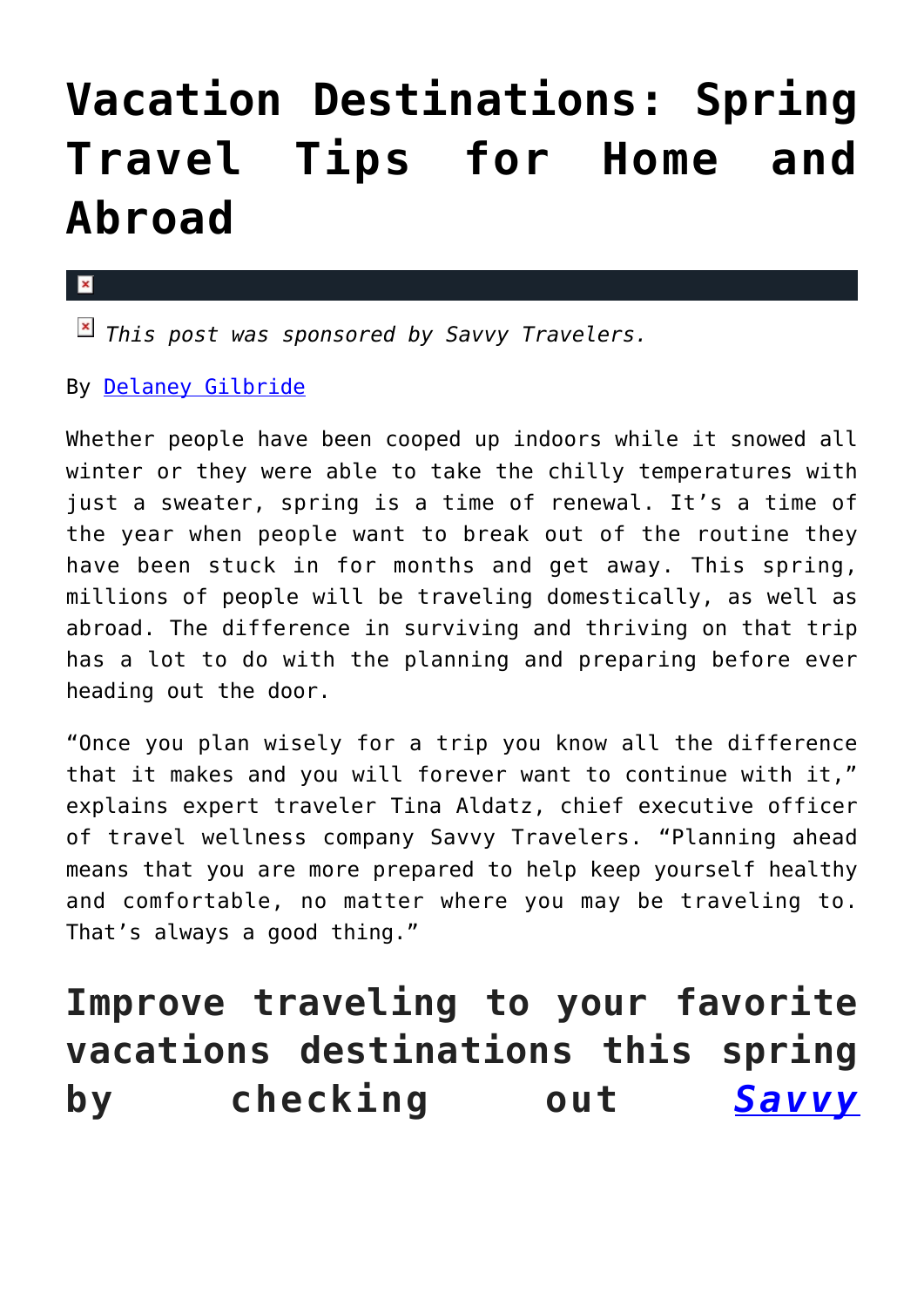### *[Travelers](http://www.savvytravelers.com/)* **tips for traveling domestically and abroad:**

1. When traveling internationally, inquire about vaccinations, and contact the local health department about a month before the trip. This way, they can determine if any special health measures should be taken or cautionary advice is needed.

2. Inquire with your insurance company about traveling to get the details you may need on using insurance during a vacation, especially if you will be traveling outside the country.

**Related Link:** [Popular Vacation Spots: Punta Gorda & Englewood](http://cupidspulse.com/117491/popular-vacation-spots-punta-gorda-englewood-beach/) [Beach](http://cupidspulse.com/117491/popular-vacation-spots-punta-gorda-englewood-beach/)

3. Take standard necessities with you, rather than trying to find them when you arrive. Items such as sunscreen, bug spray, toiletries and cleansing wipes are easy to pack and carry, and will bring comfort during travel and once reaching the destination.

4. Aim to pack light, rather than over pack. When you over pack it will become a burden to carry luggage around. Also, packing light gives you a little wiggle room for purchasing things on the trip to take home

**Related Link:** [5 Unique Travel Destinations You Can Drive to](http://cupidspulse.com/117420/unique-travel-destinations-nyc-luxury-popular-vacation/) [from NYC](http://cupidspulse.com/117420/unique-travel-destinations-nyc-luxury-popular-vacation/)

5. Travel prepared with cleansing wipes. You can go poolside with your designer wipes by your side or stash them in your beach bag. They will easily allow you to refresh a sweaty body with No Sweat wipes, get the chlorine or salty sea off with Take Offz, and remove the sand that got on your phone or on your sunglasses with In the Klear wipes.

6. Looking great is easier when you are prepared, even down to your fingernails. Chipped a nail on day three? Lift Offz to